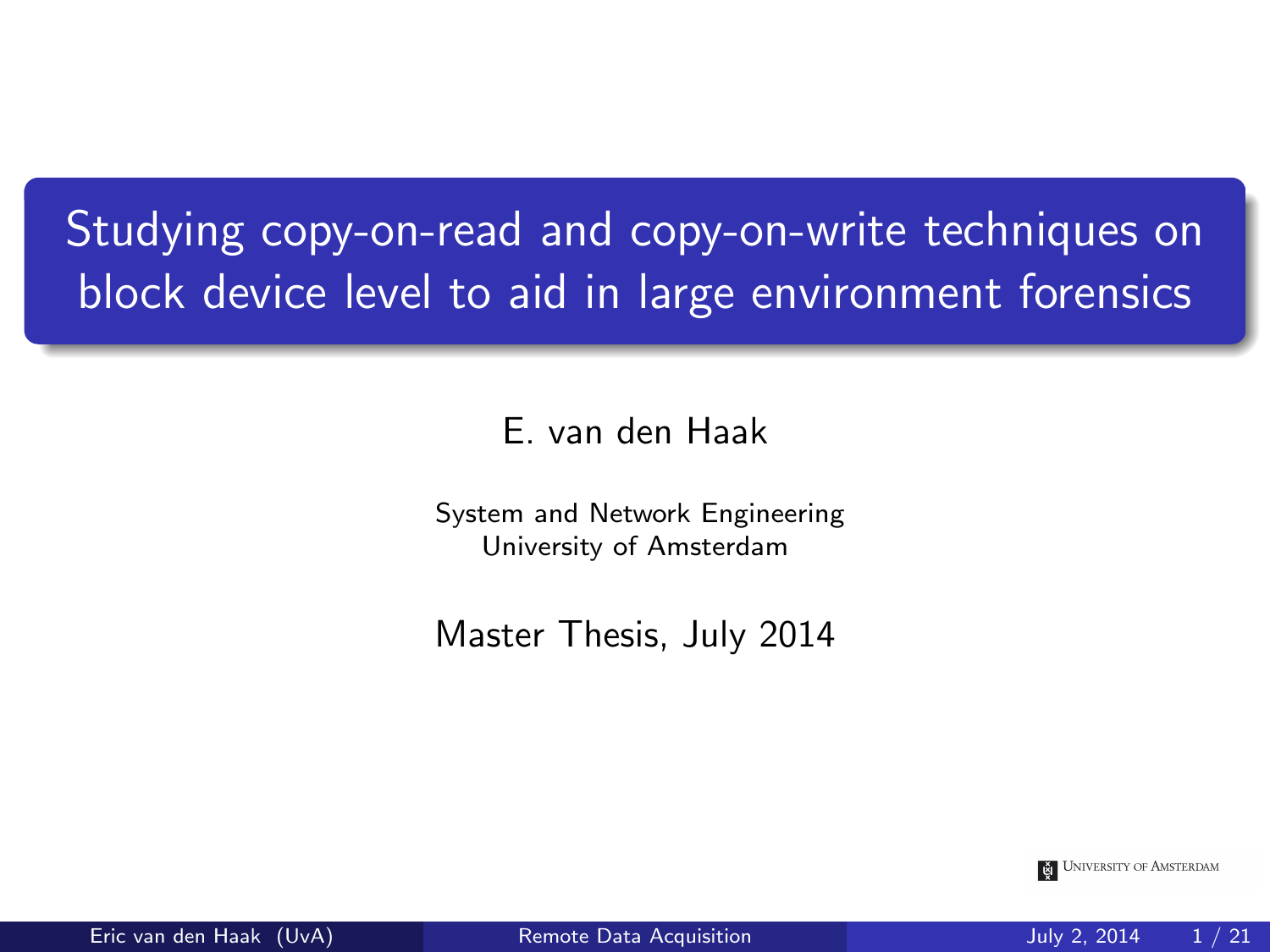#### Forensics on cloud solutions and large environments

- **•** Sheer volume of data
- (Remote) Acquisition is very hard
	- Making a copy of all data is impossible
	- Making data available remotely is a long procedure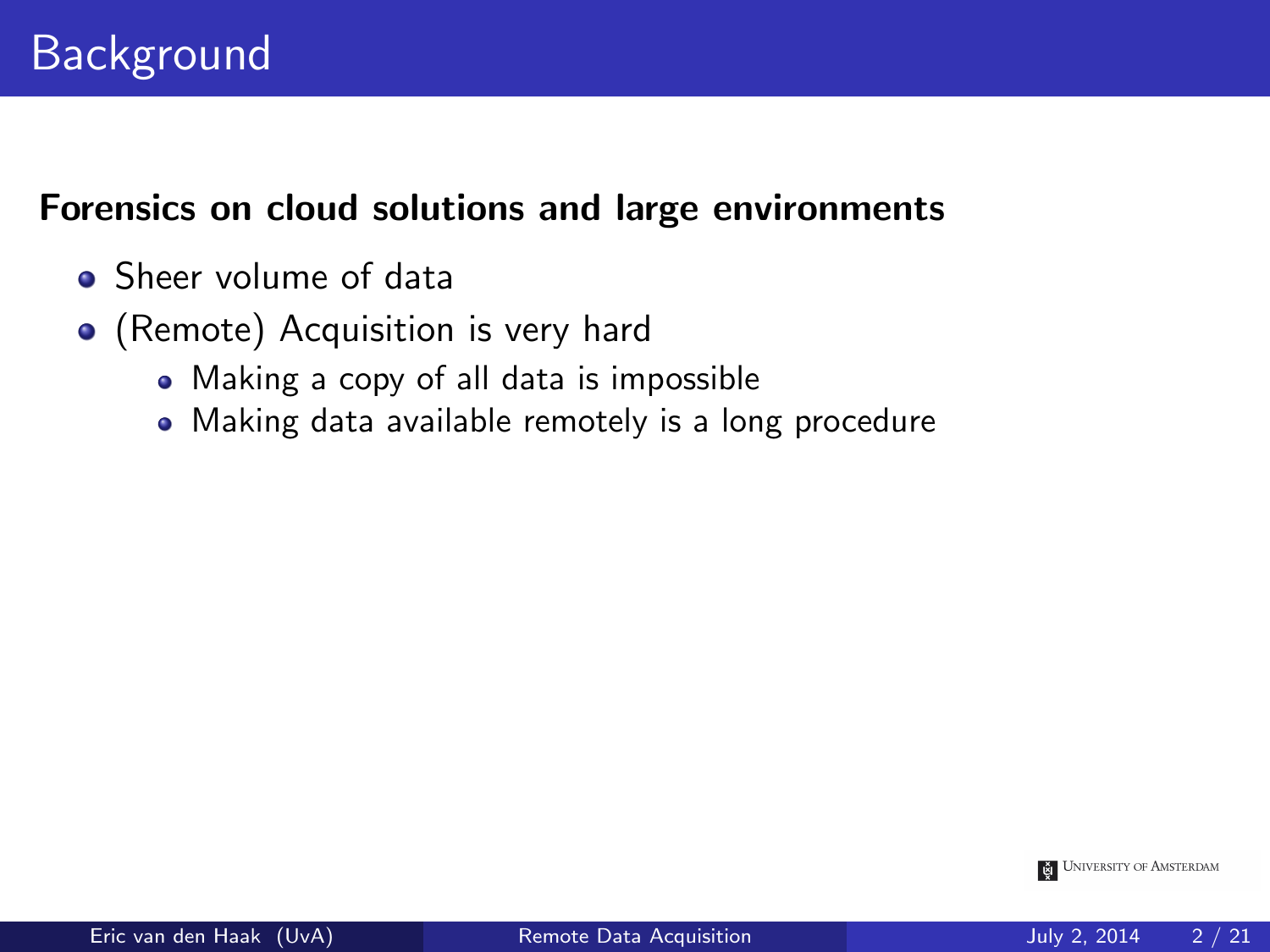## Concept

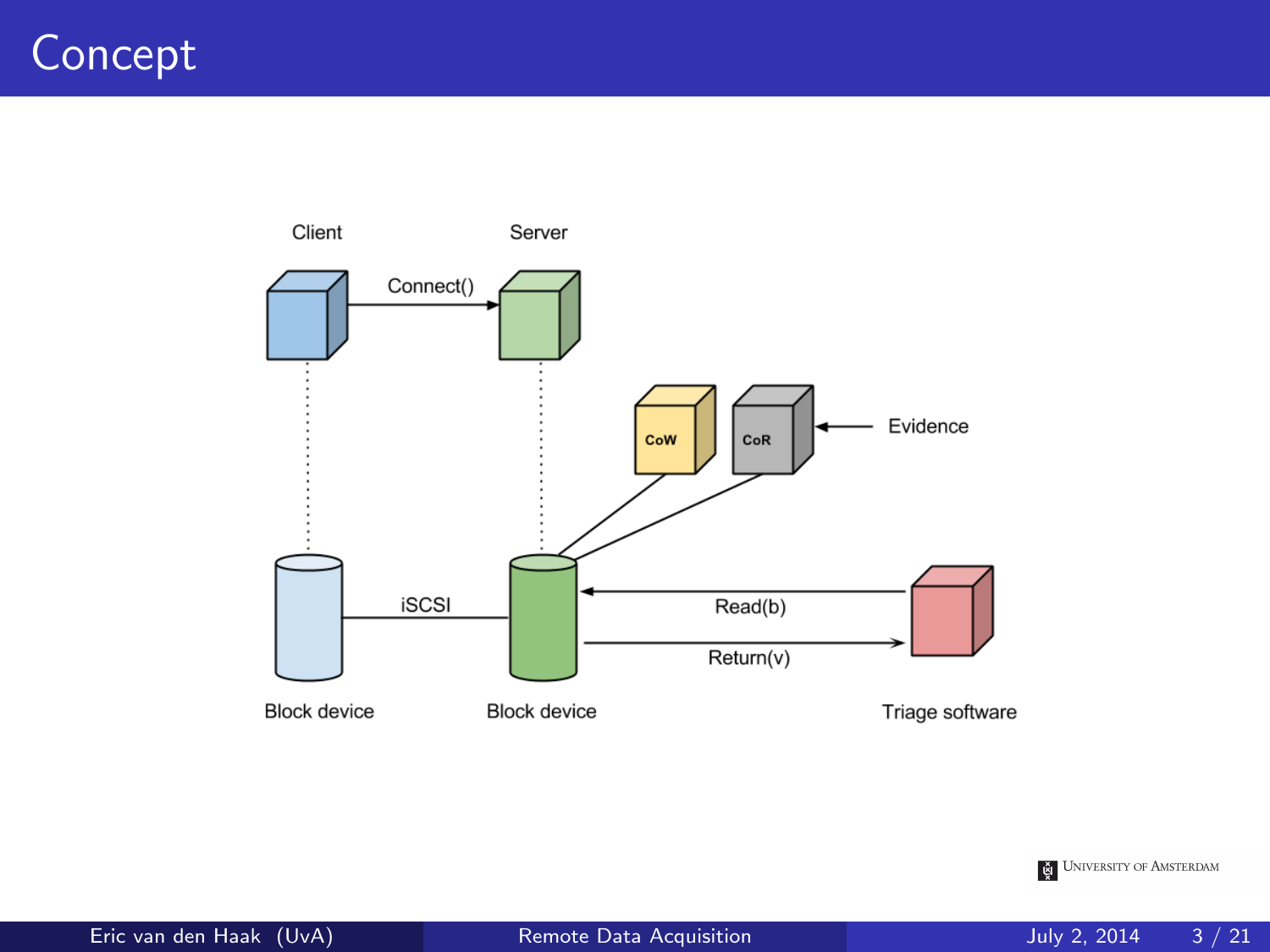#### Focus on server block device level

- Copy only relevant data to local storage
	- Copy-on-Read
- Enable live forensics without interfering with original block device
	- Copy-on-Write

#### Important aspects

- Data integrity
- **•** Reproducible
- **o** Storable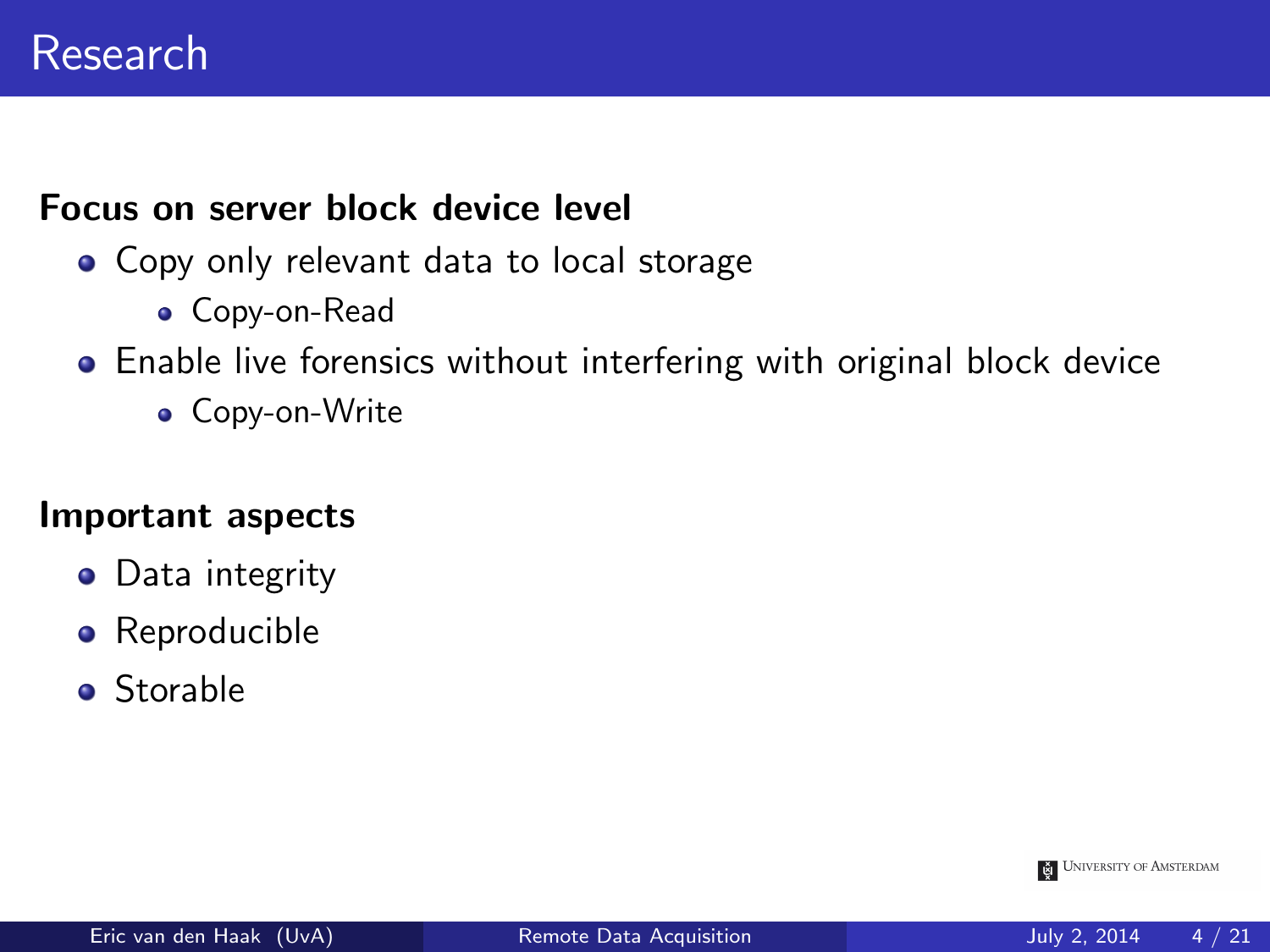What is a good way to mount block devices read only and store read and changed data in separate sparse files?

- What methods exist that allow copy-on-write and copy-on-read on block device level?
- Can these methods be effectively used to do remote data acquisition while storing read- and changed data locally?
- If necessary, how can an existing method be modified in order to meet the requirements of this research?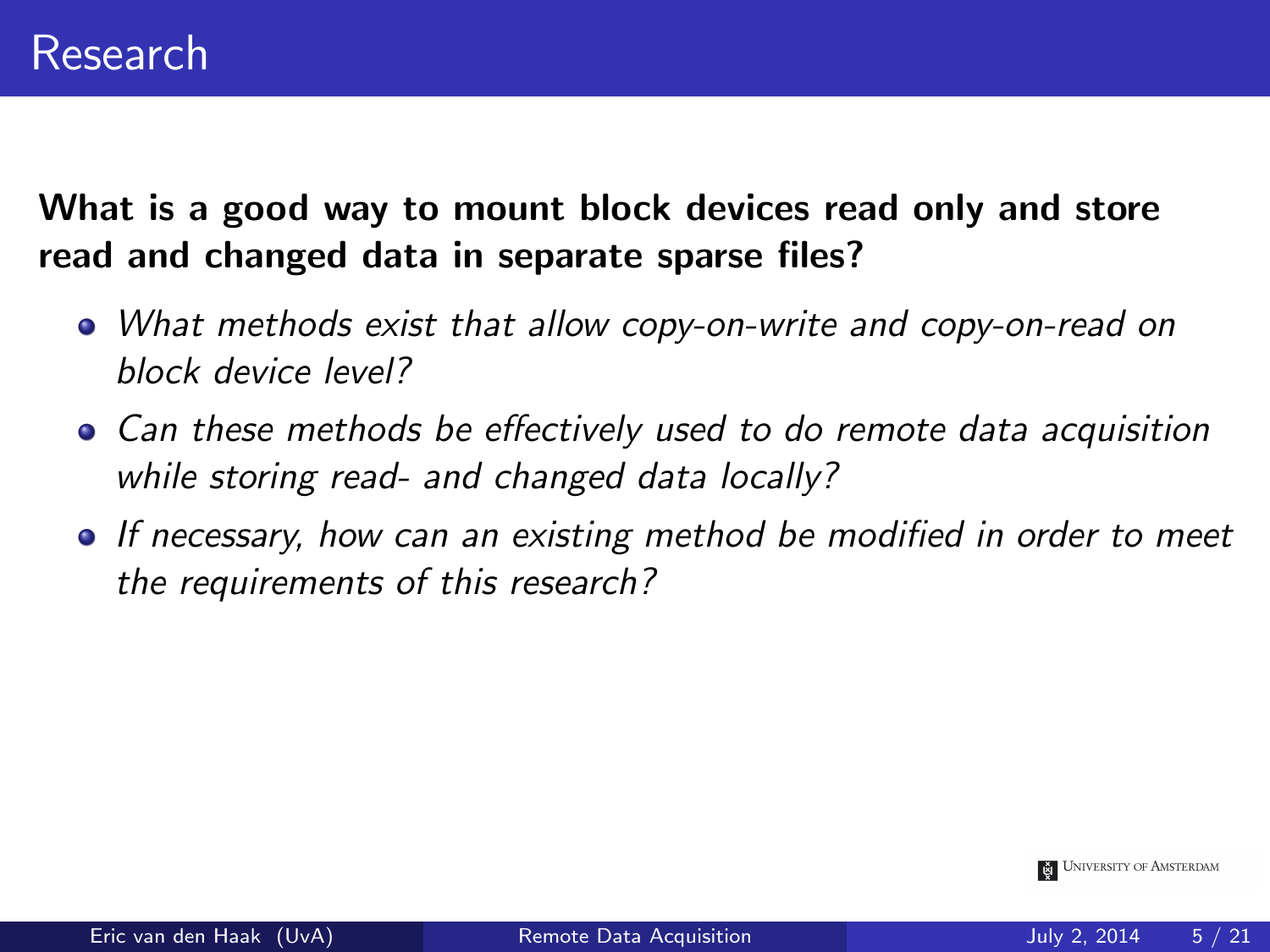- Forensic mount tool Xmount[\[1\]](#page-24-1)
- NIST Cloud Computing Forensic Science Challenges<sup>[\[2\]](#page-24-2)</sup>

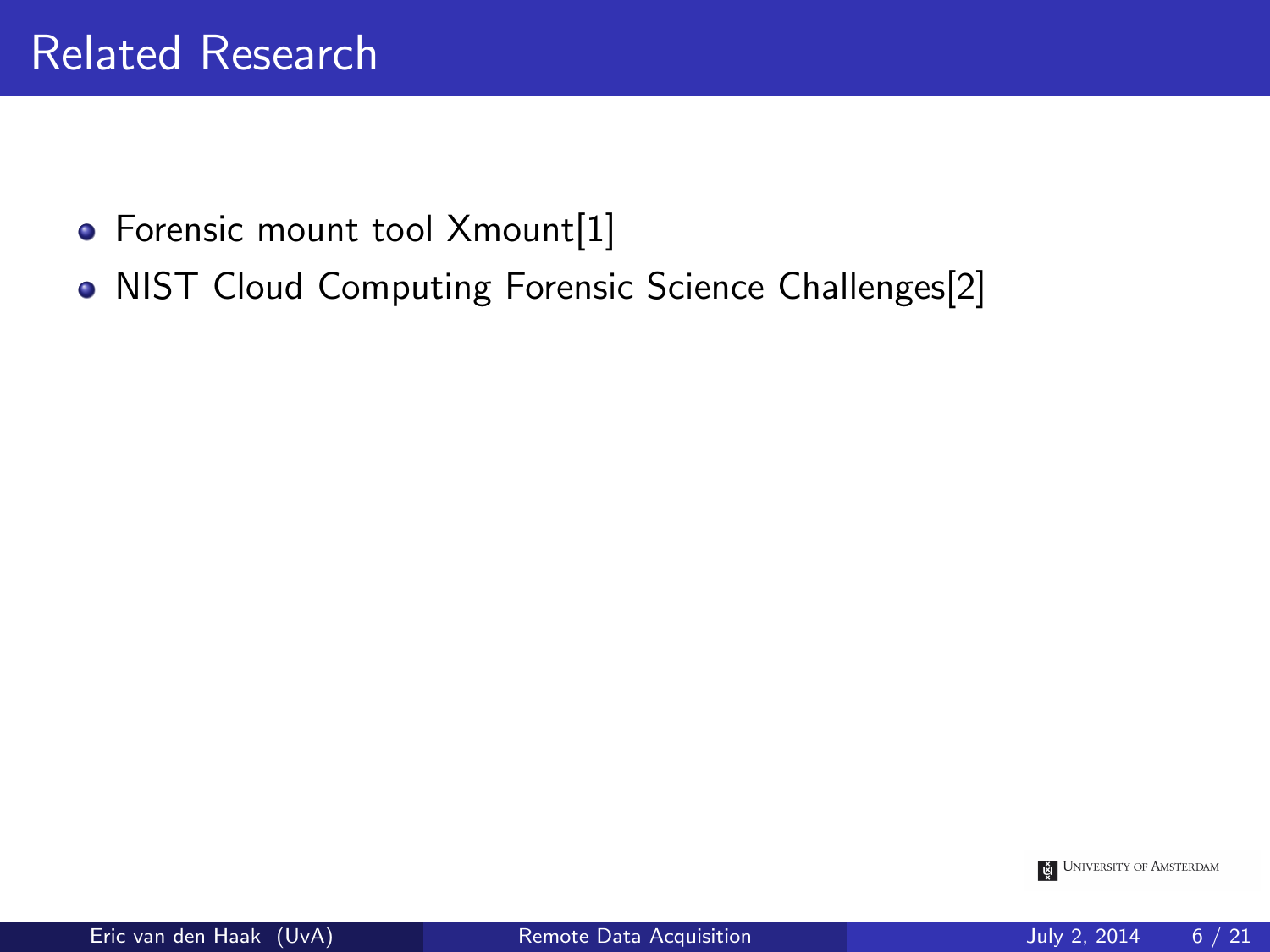#### Methods that either support copy-on-read or copy-on-write

- Xmount
- **•** Fusecow
- Bcache

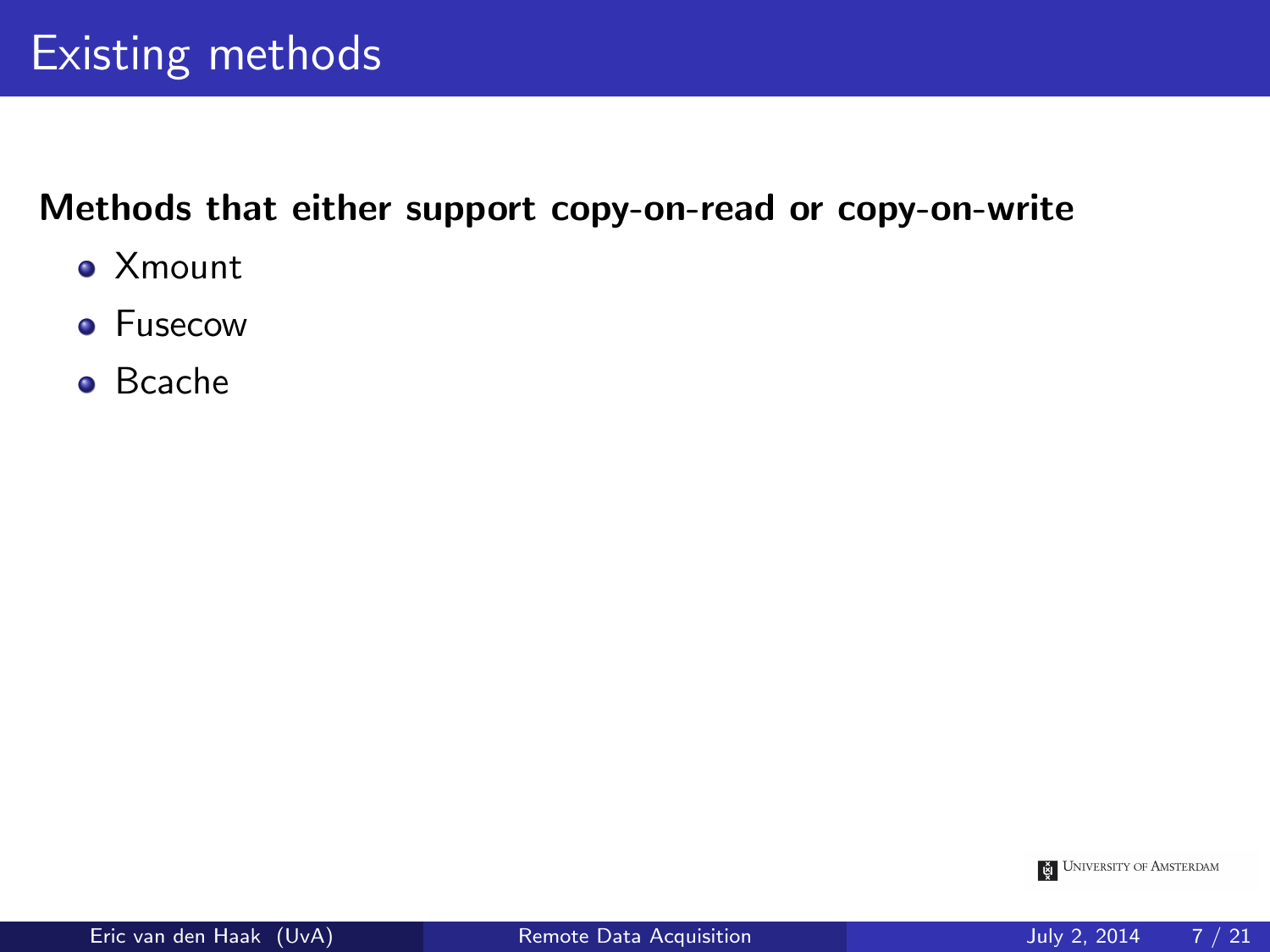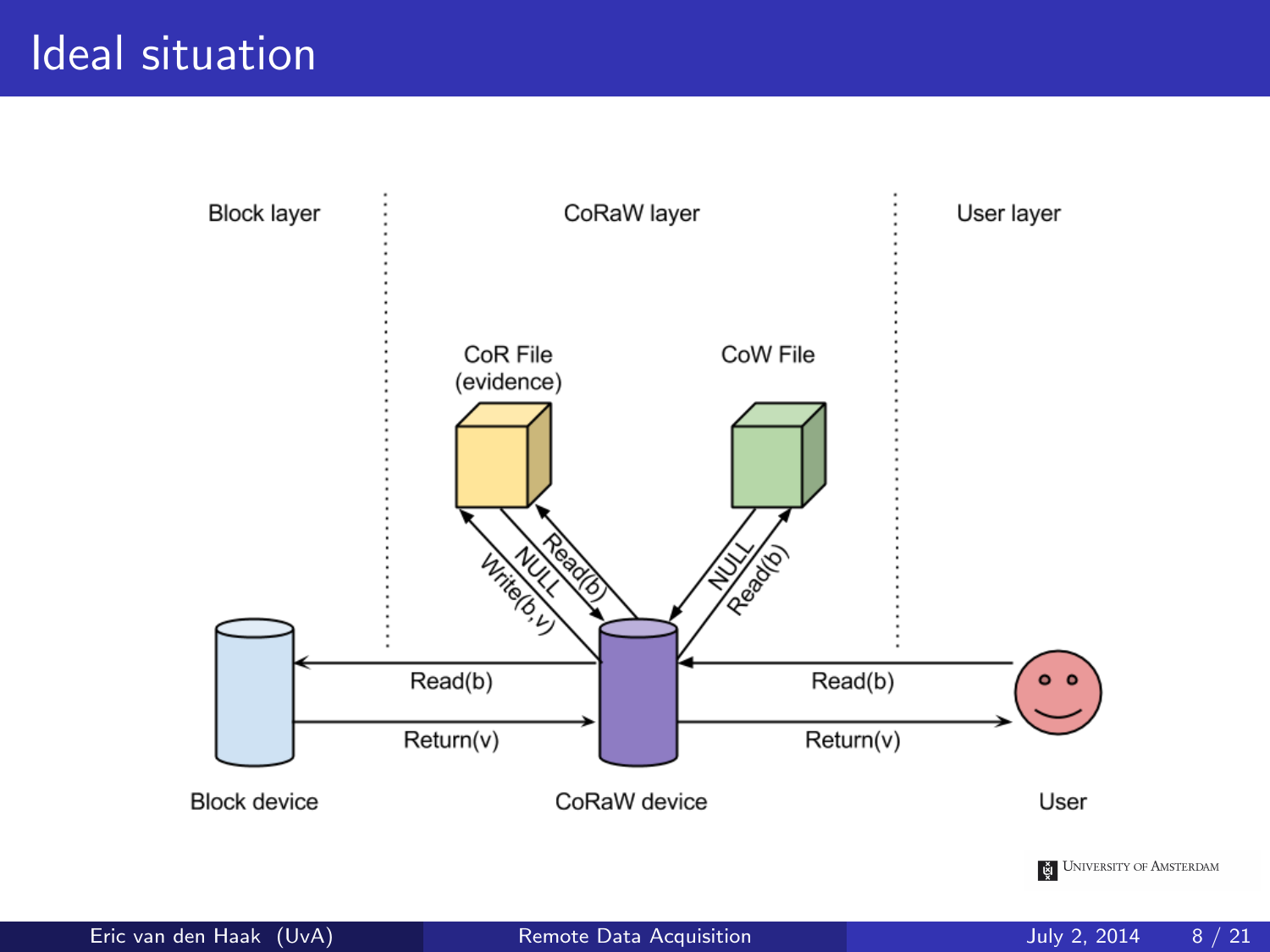# Proof of concept $1$

#### Both Xmount and Fusecow

- Open source
- $\bullet$  C
- $\bullet$  GPL

#### Scope

- Copy-on-read file
- Read only feature



<sup>1</sup>Sources on github<sup>[\[3\]](#page-24-3)</sup>

Eric van den Haak (UvA) [Remote Data Acquisition](#page-0-0) July 2, 2014 9/21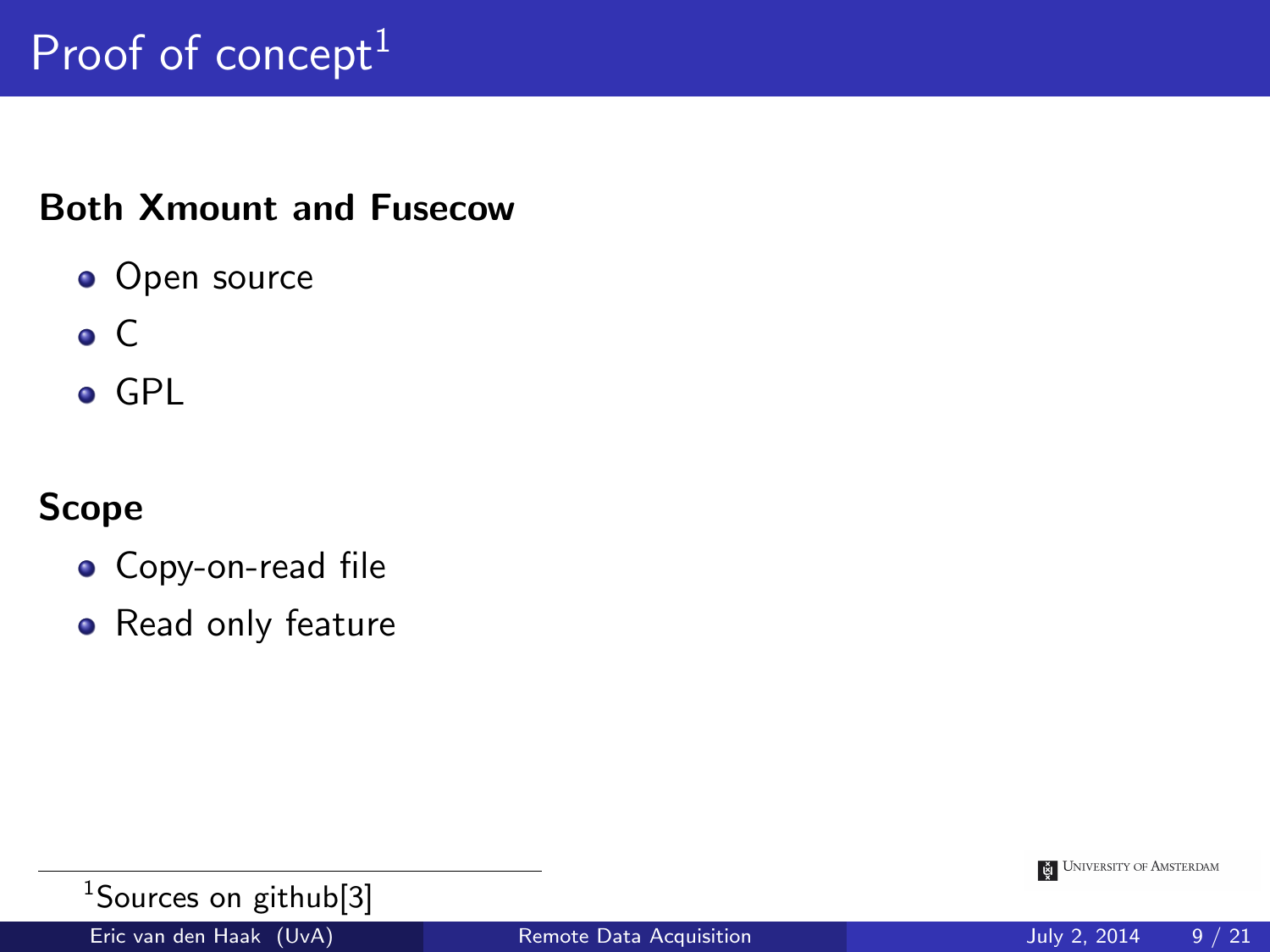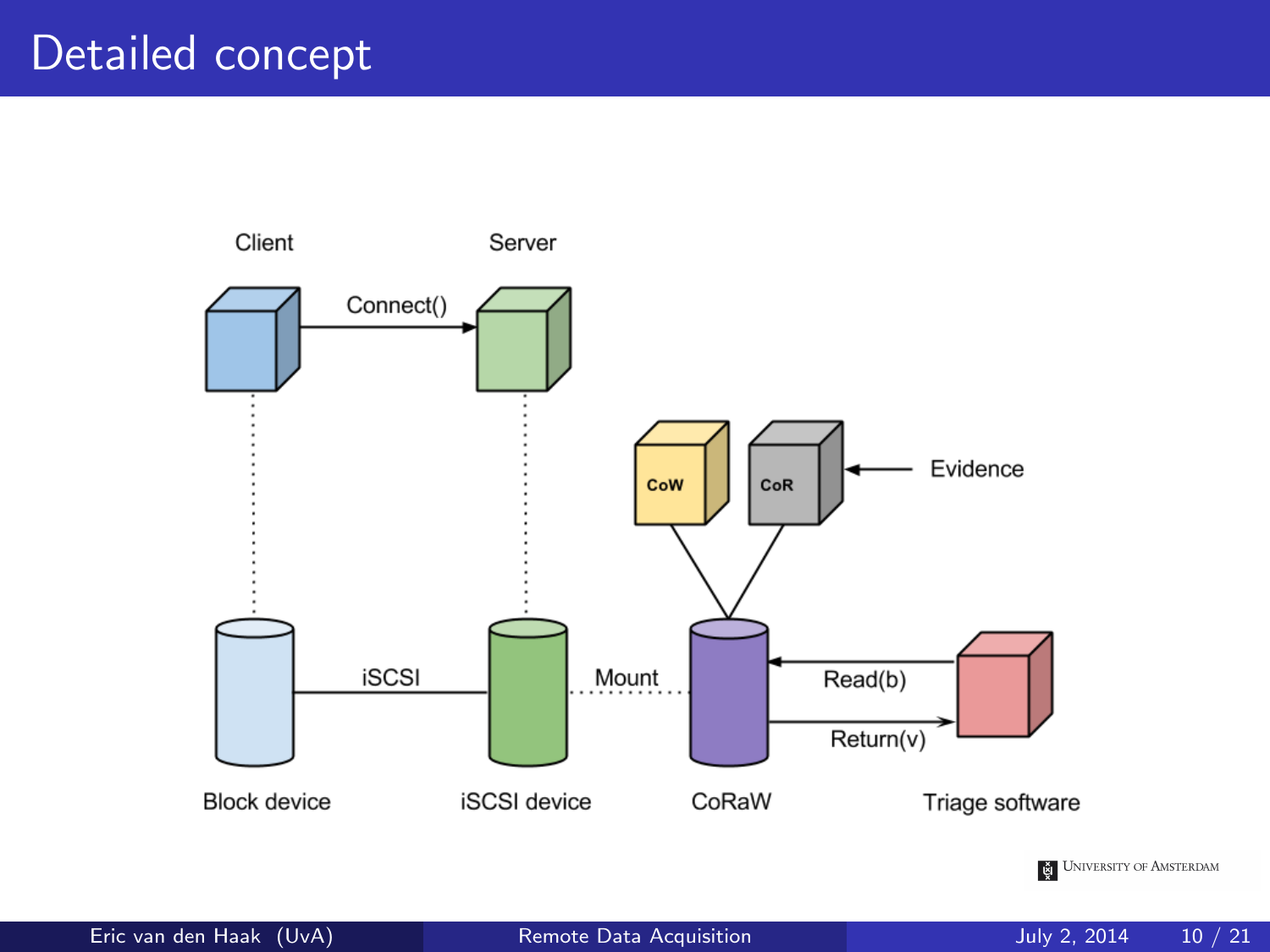# Copy-on-write implementation (existing)



| Bitmap |   |  |  |  |  |  |  |
|--------|---|--|--|--|--|--|--|
|        | 3 |  |  |  |  |  |  |
|        | 8 |  |  |  |  |  |  |
|        |   |  |  |  |  |  |  |

Copy-on-write file



#### Virtual block device



#### write $(3,X)$ ; write $(D,Z)$ ; write $(8,Y)$

- Fusecow has two separate files
- Xmount puts bitmap into header of CoW file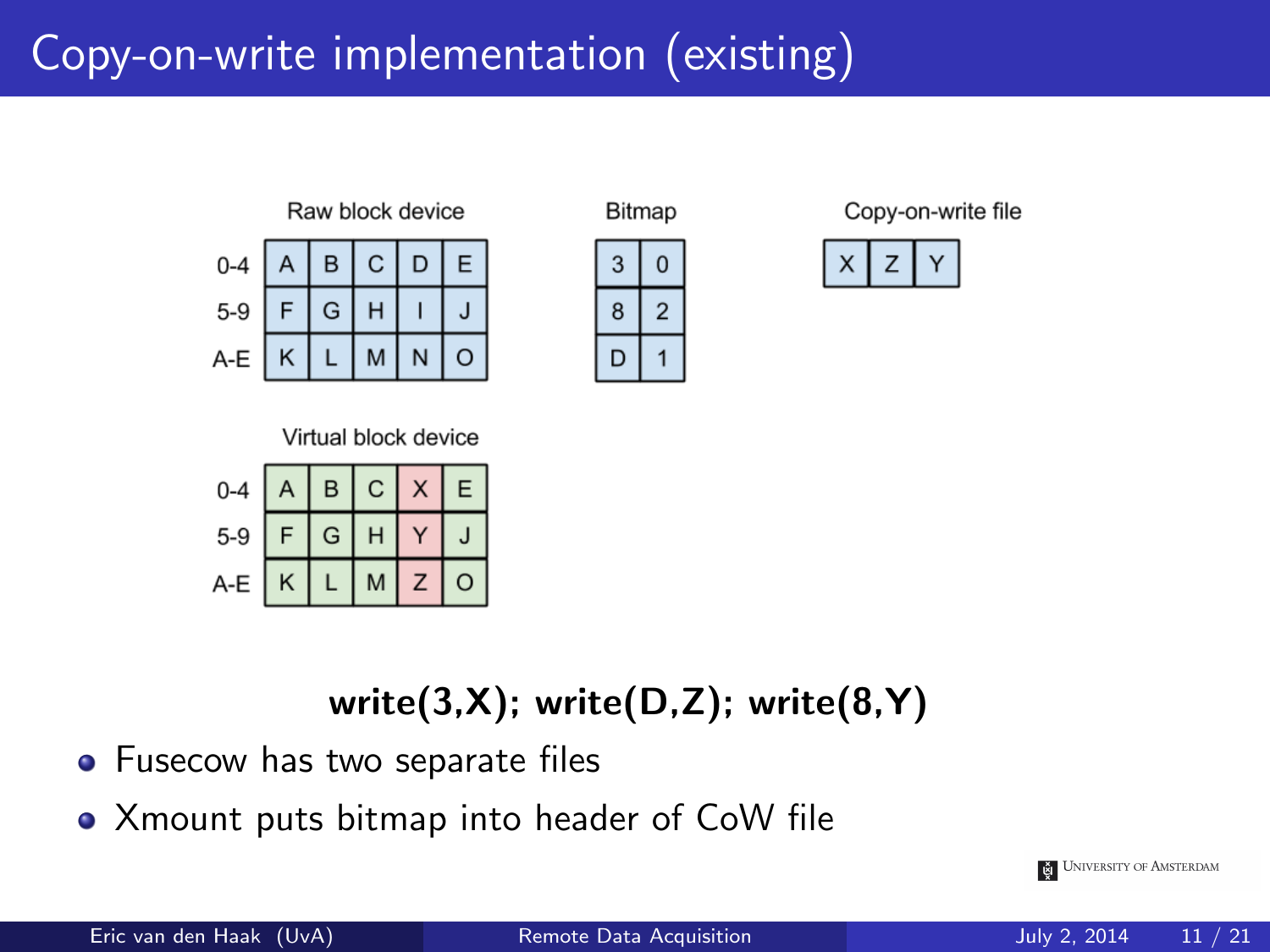## Copy-on-read implementation





Copy-on-read file



### read $(1)$ ; read $(E)$ ; read $(3)$



Eric van den Haak (UvA) [Remote Data Acquisition](#page-0-0) July 2, 2014 12 / 21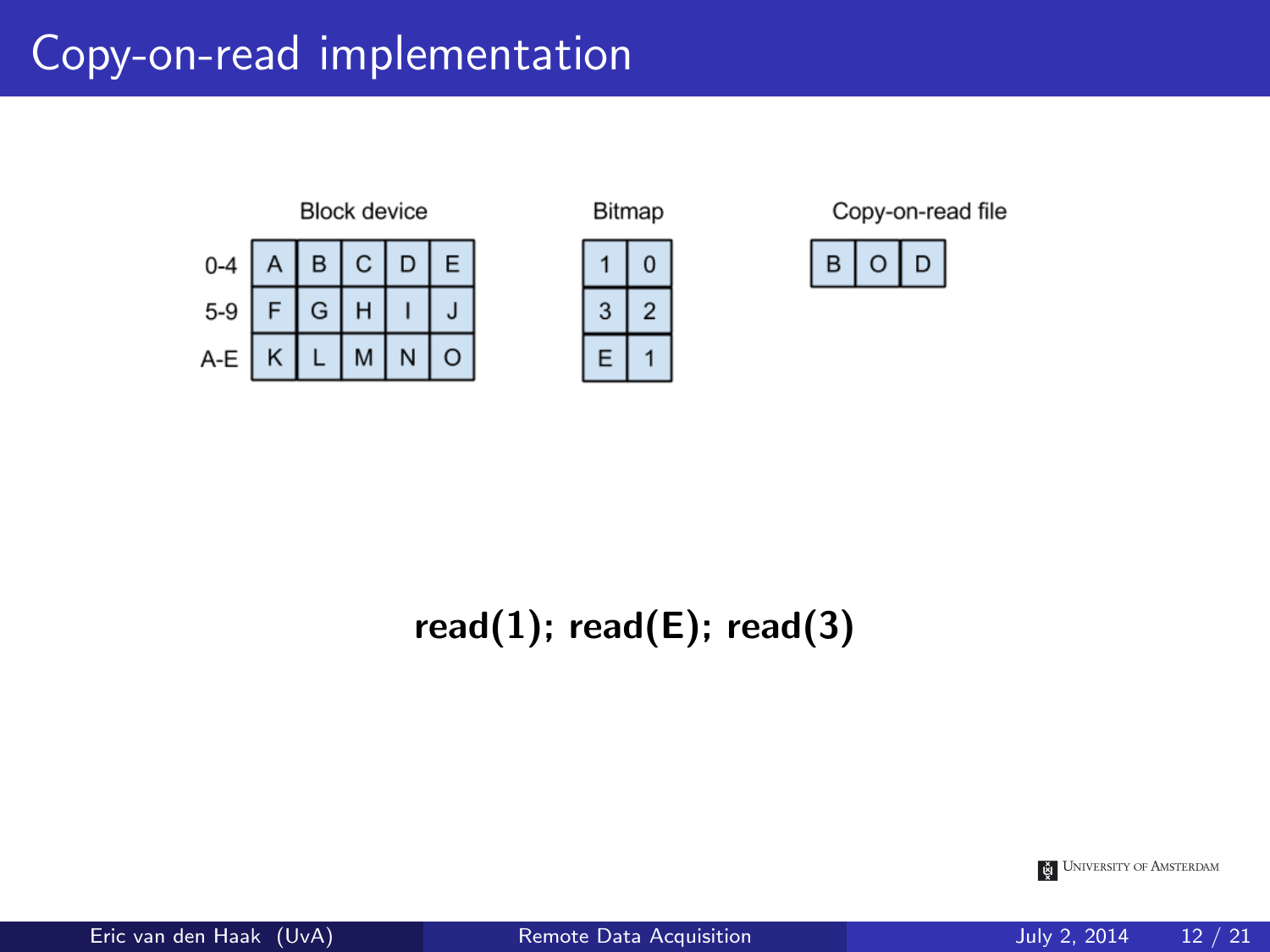## Copy-on-read implementation remount





Copy-on-read file



#### Virtual block device

| $0 - 4$ | $\mathbf 0$    | B              | $\overline{0}$ | D              | $\mathbf 0$ |
|---------|----------------|----------------|----------------|----------------|-------------|
| $5 - 9$ | $\mathbf{0}$   | $\mathbf{0}$   | $\mathbf{0}$   | $\overline{0}$ | $\mathbf 0$ |
| A-E     | $\overline{0}$ | $\overline{0}$ | $\overline{0}$ | 0              | $\circ$     |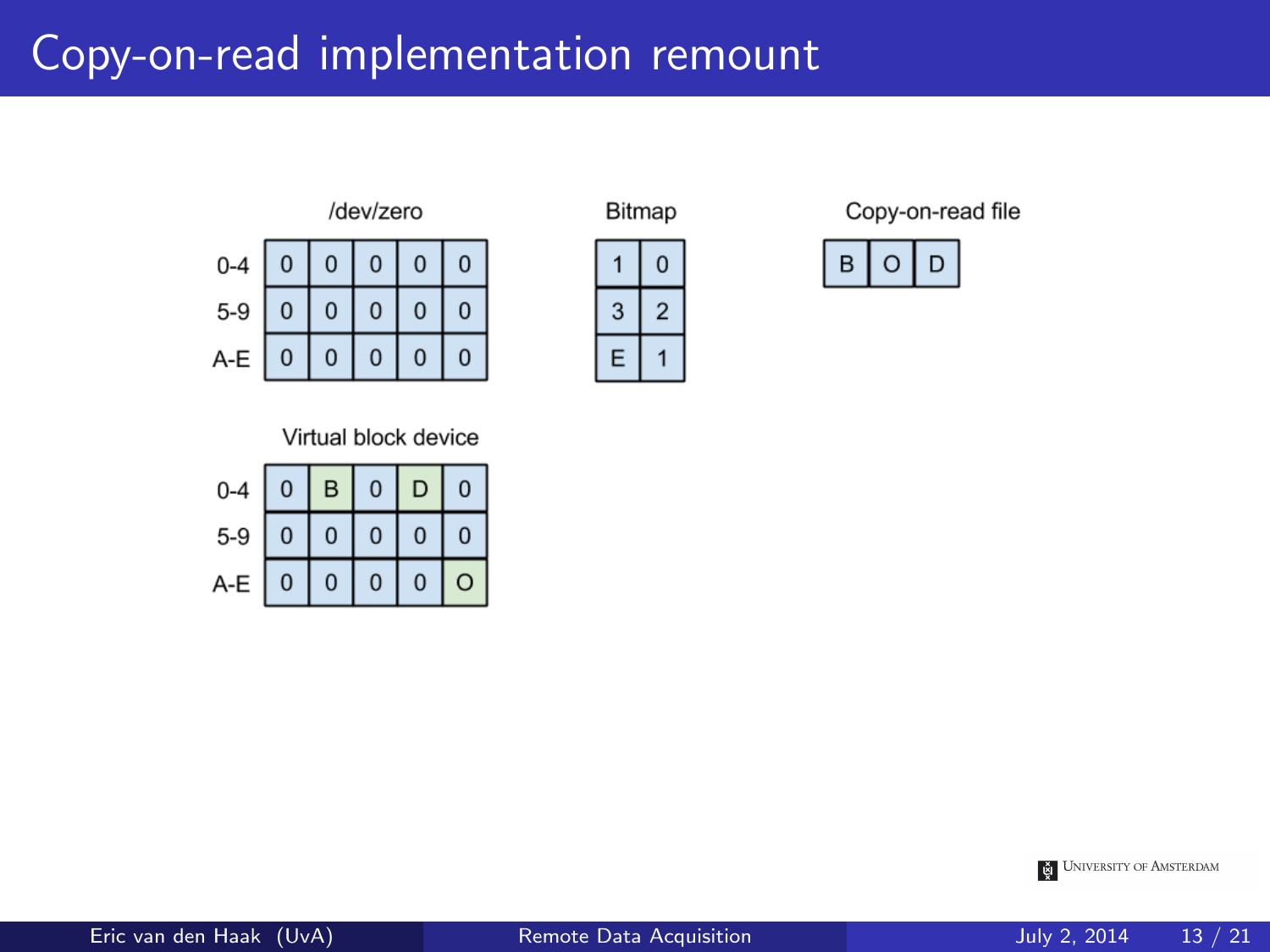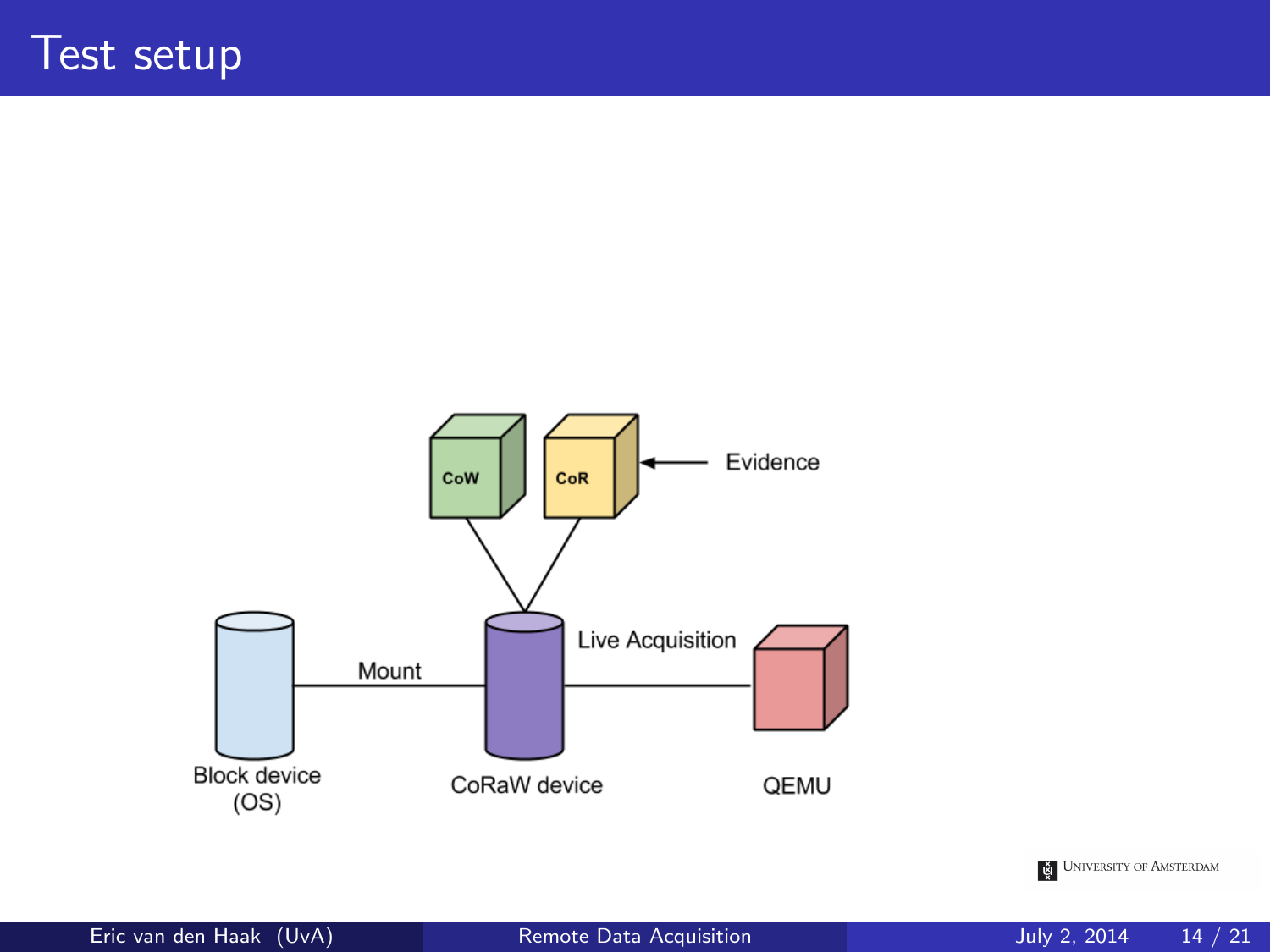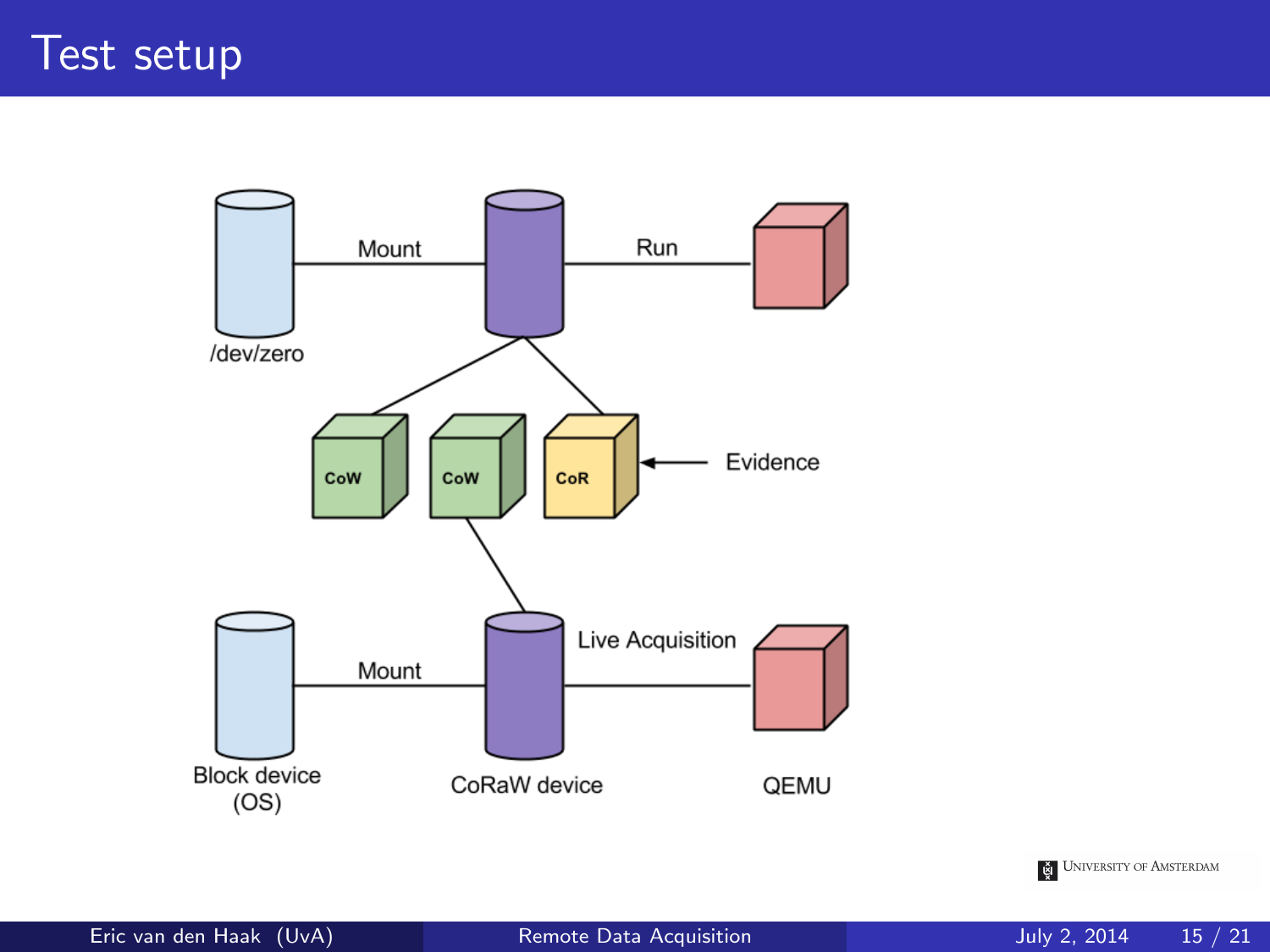## Second test setup



Eric van den Haak (UvA) [Remote Data Acquisition](#page-0-0) July 2, 2014 16 / 21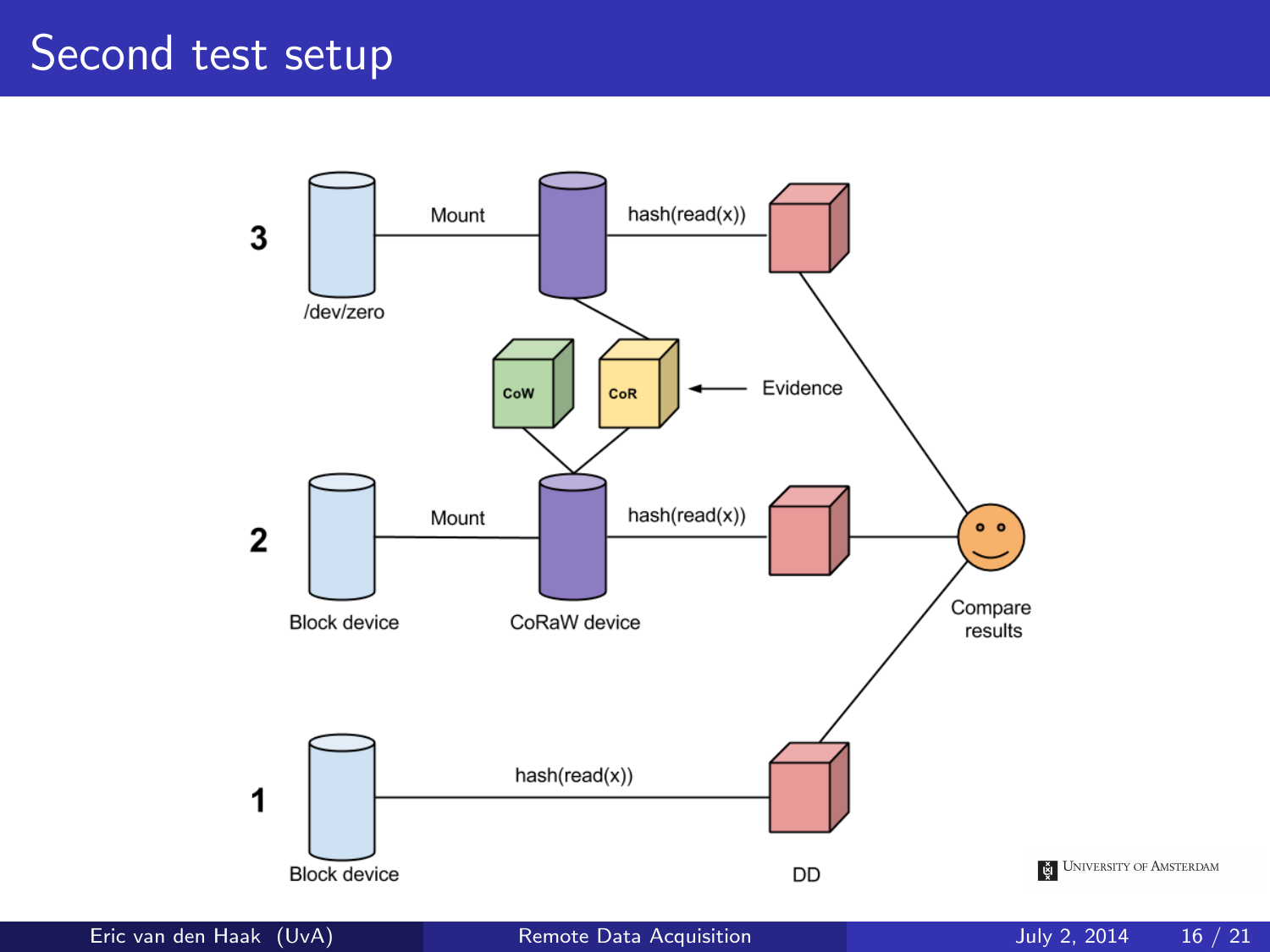### QEMU

**•** Fusecoraw works flawless

DD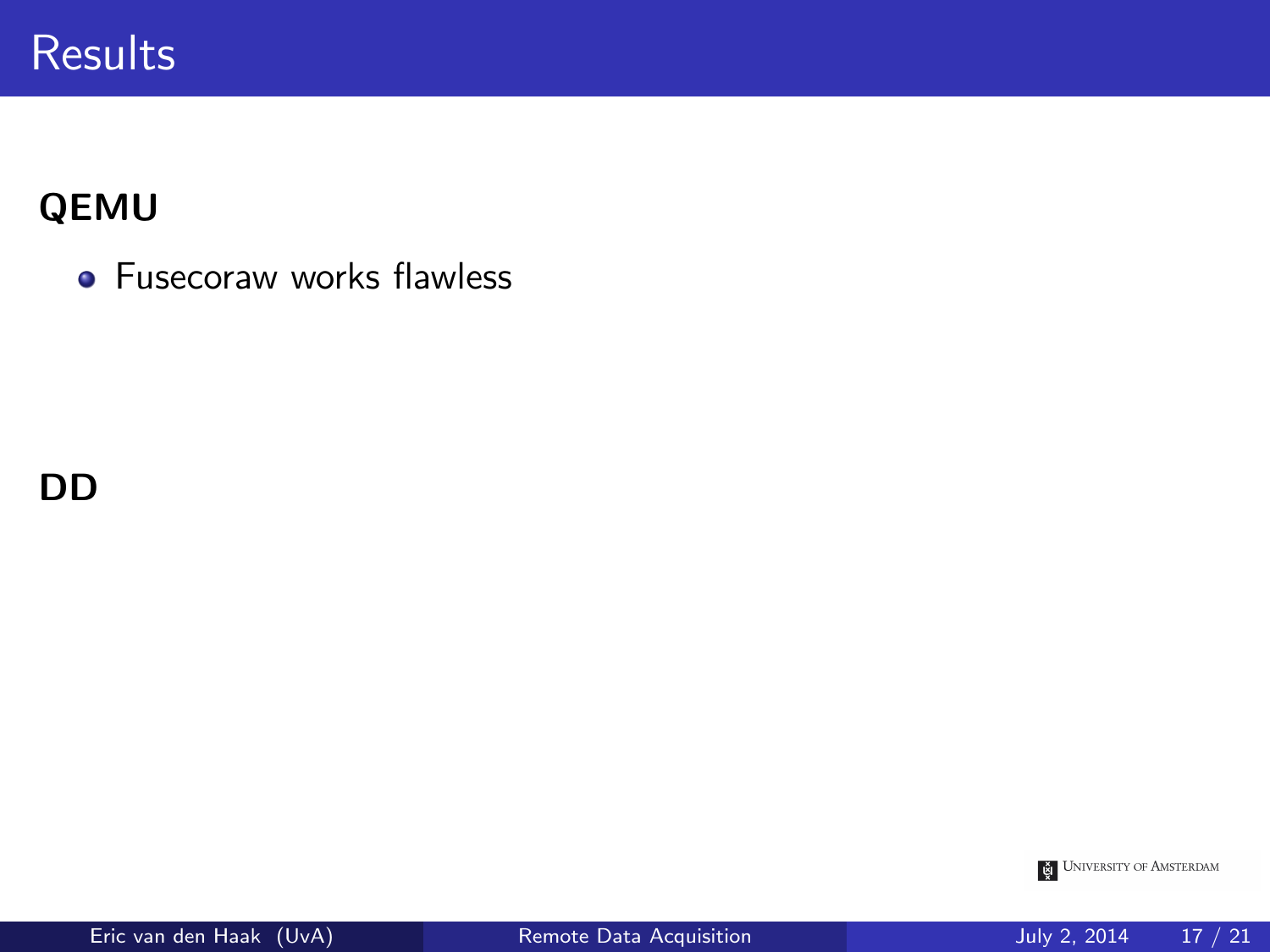### QEMU

- **•** Fusecoraw works flawless
- Xmount has trouble remounting as it performs lots of tests

DD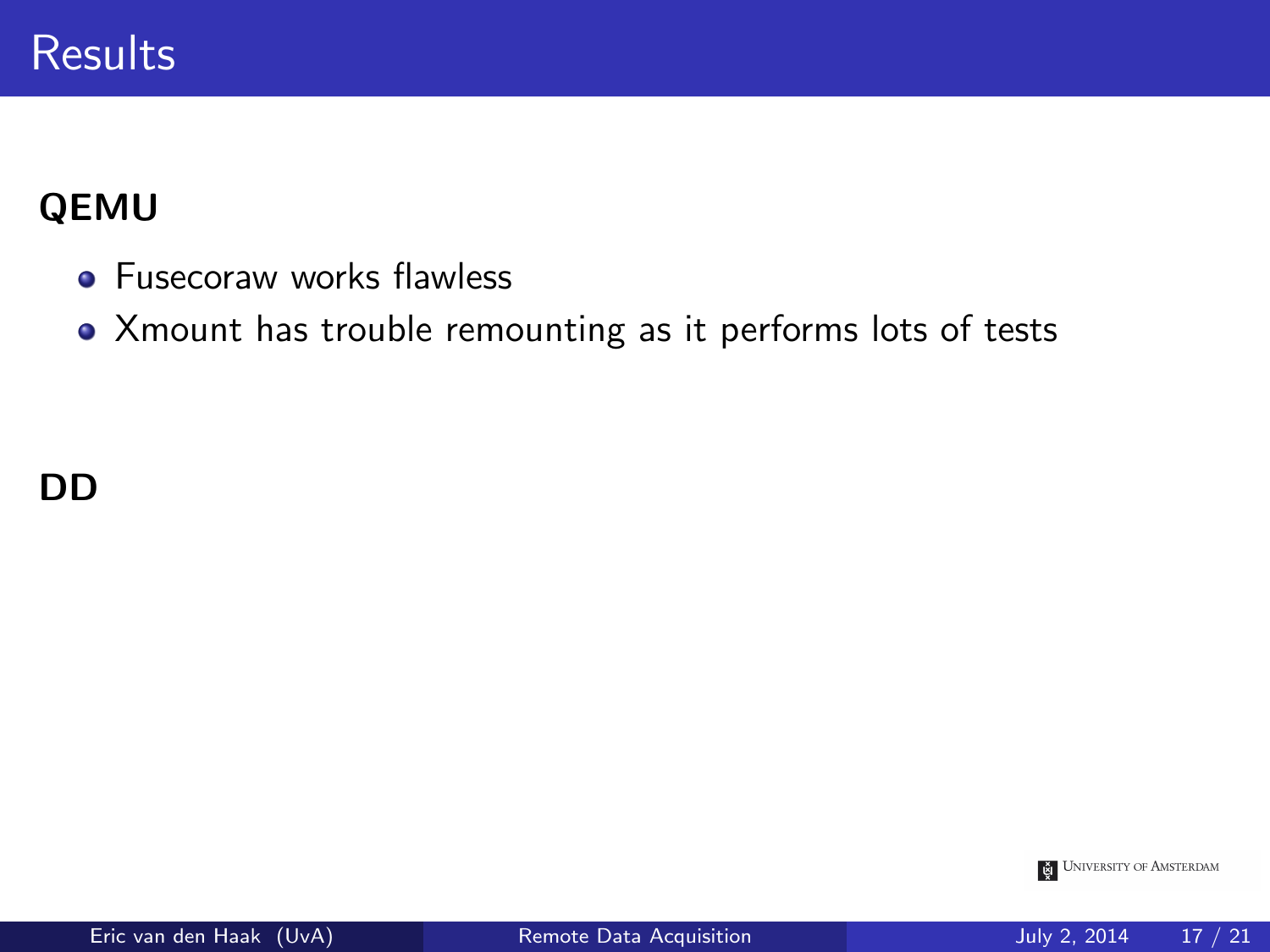### QEMU

- **•** Fusecoraw works flawless
- Xmount has trouble remounting as it performs lots of tests
	- For now Read only or Copy-on-Read file as Copy-on-Write file

DD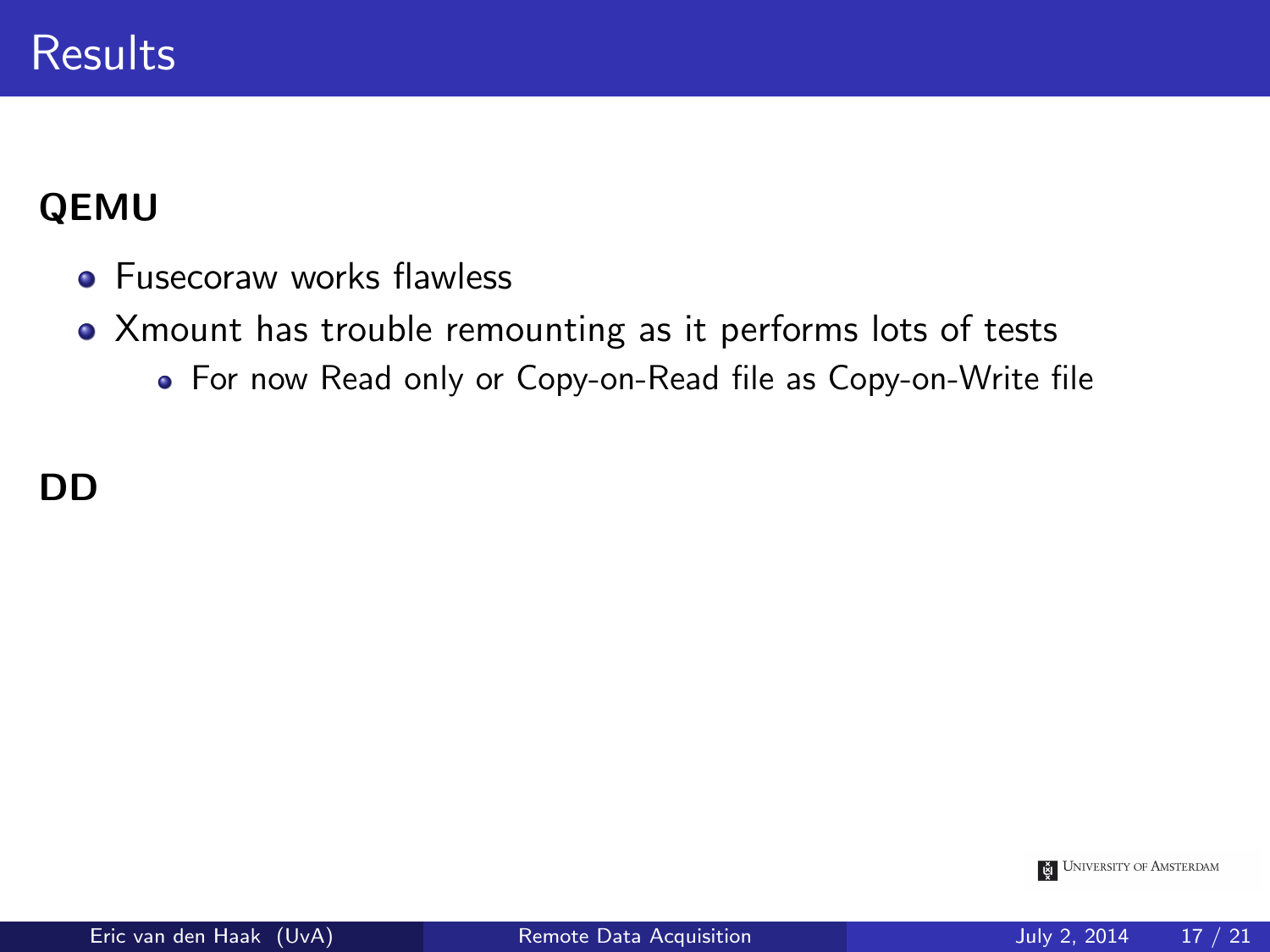### QEMU

- **Fusecoraw works flawless**
- Xmount has trouble remounting as it performs lots of tests
	- For now Read only or Copy-on-Read file as Copy-on-Write file
	- Requires future work

#### DD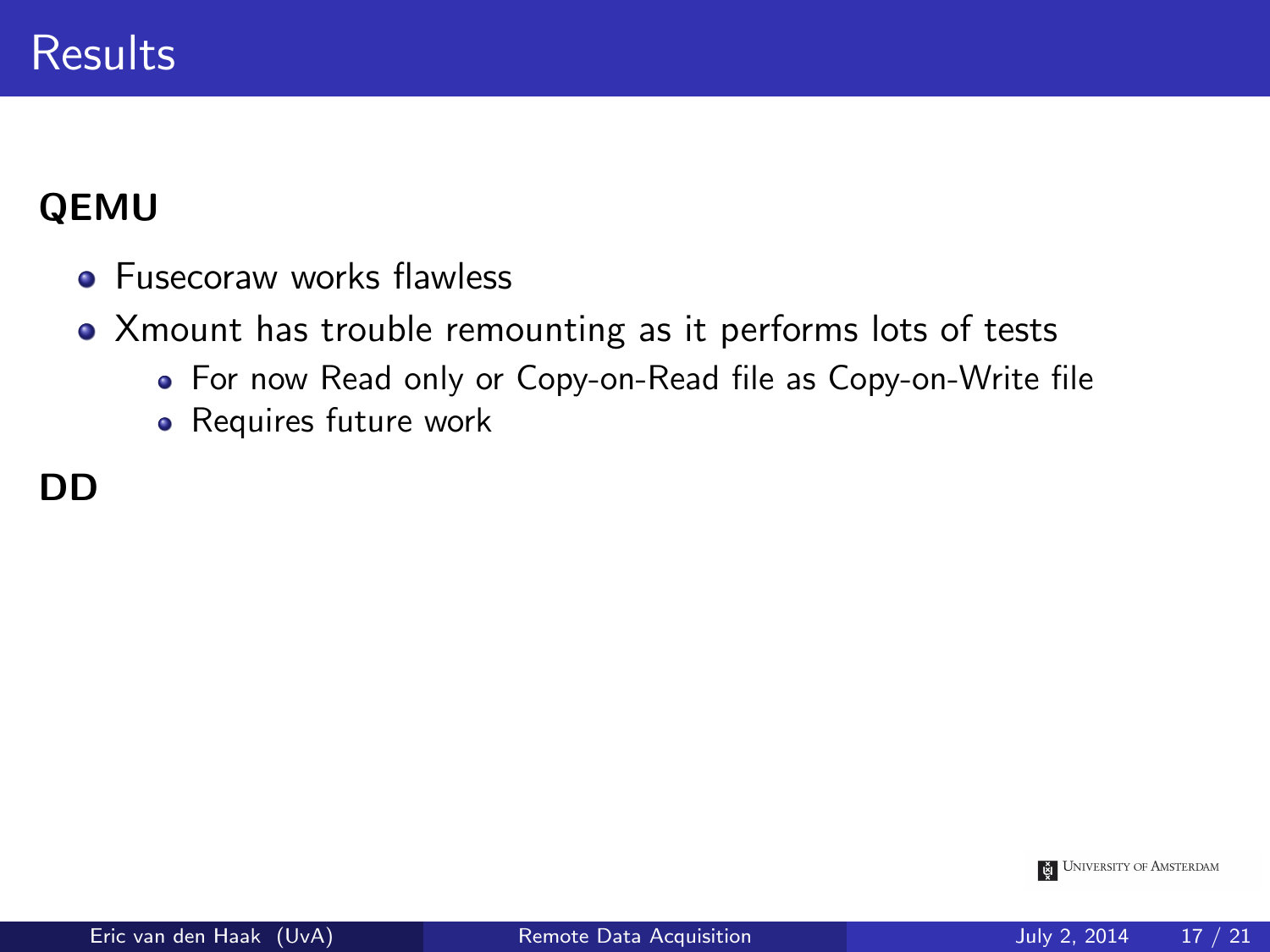### QEMU

- **•** Fusecoraw works flawless
- Xmount has trouble remounting as it performs lots of tests
	- For now Read only or Copy-on-Read file as Copy-on-Write file
	- Requires future work

#### DD

Both techniques work as expected, hashes match.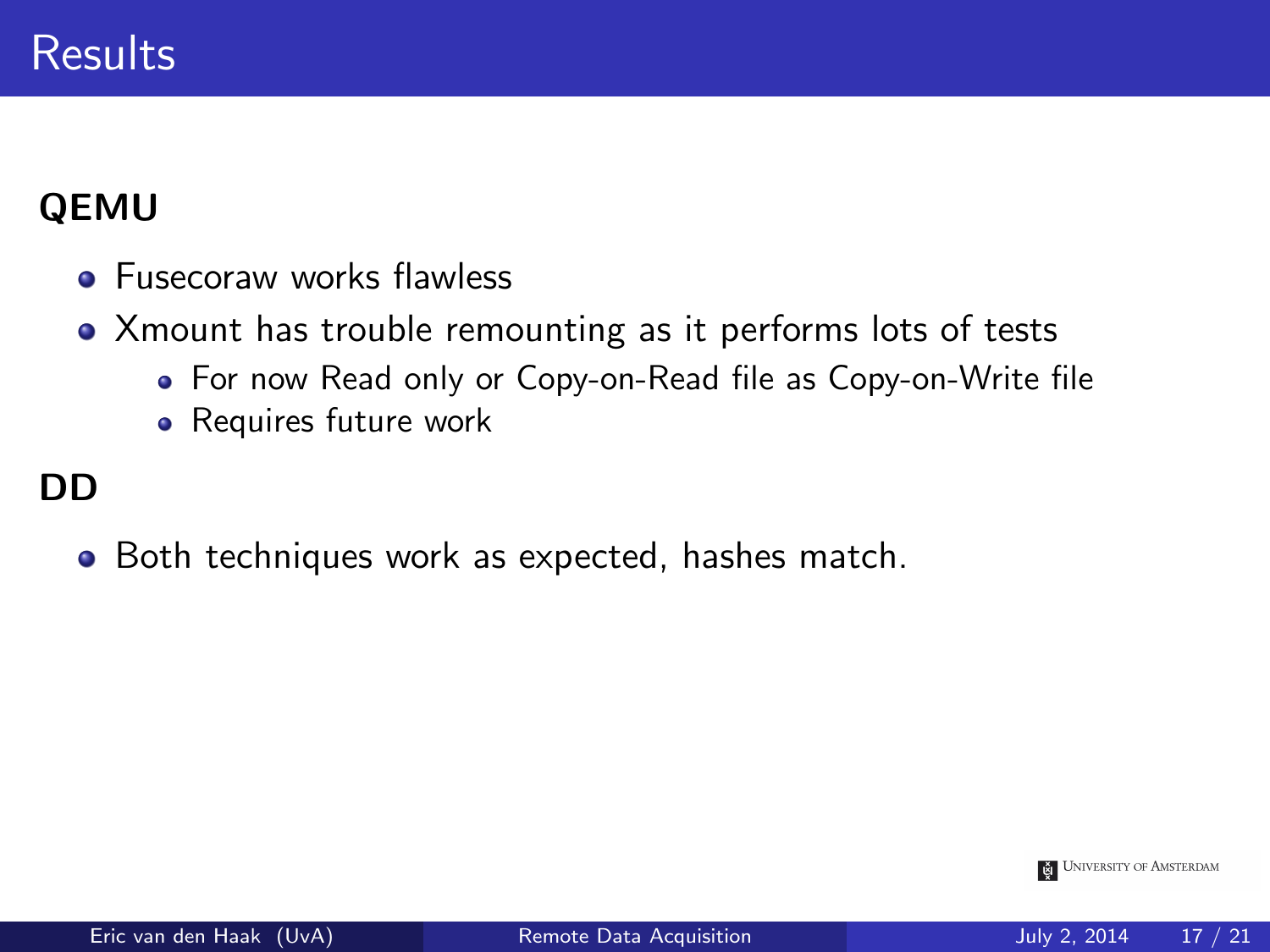- Both proof-of-concepts perform a good job
	- Remounting writable works only with Fusecoraw
	- No issue for current concept
- Read data is persistent
- **•** Fusecoraw recommended if writable remounting is desired
- Xmount recommended if not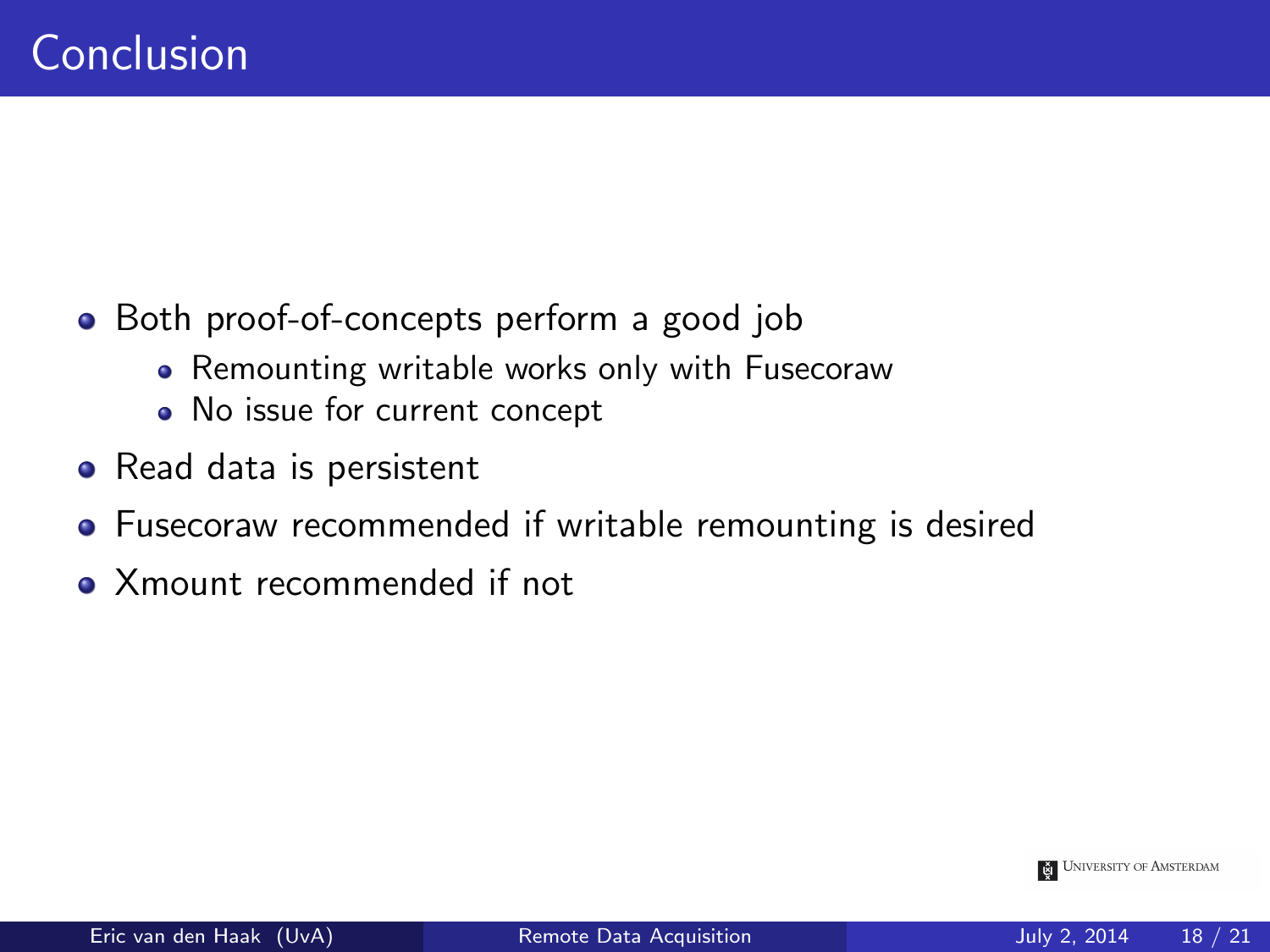- **•** Fusecoraw
- Xmount
- Integrate in concept

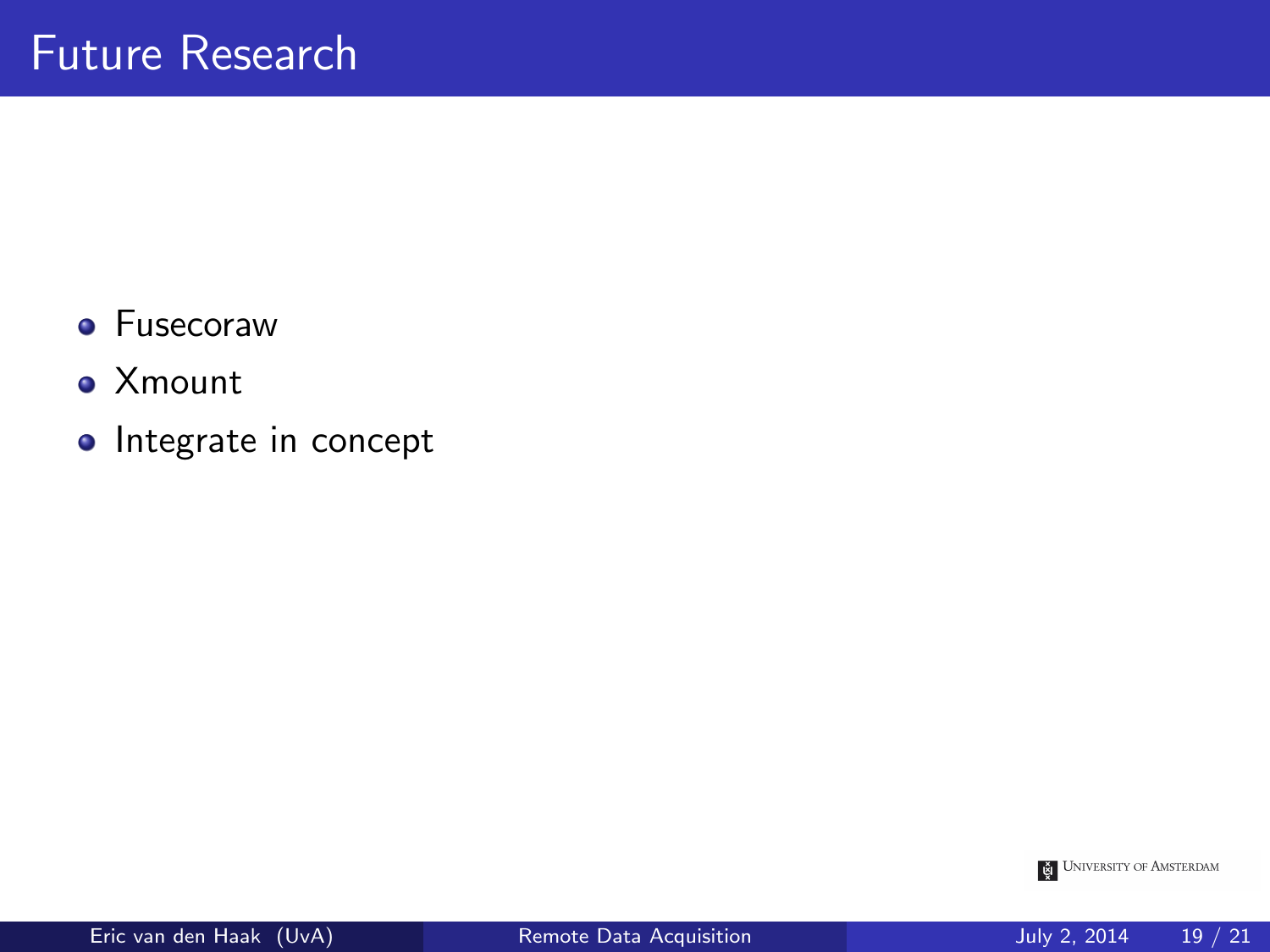## **Questions**

?



Eric van den Haak (UvA) [Remote Data Acquisition](#page-0-0) July 2, 2014 20 / 21